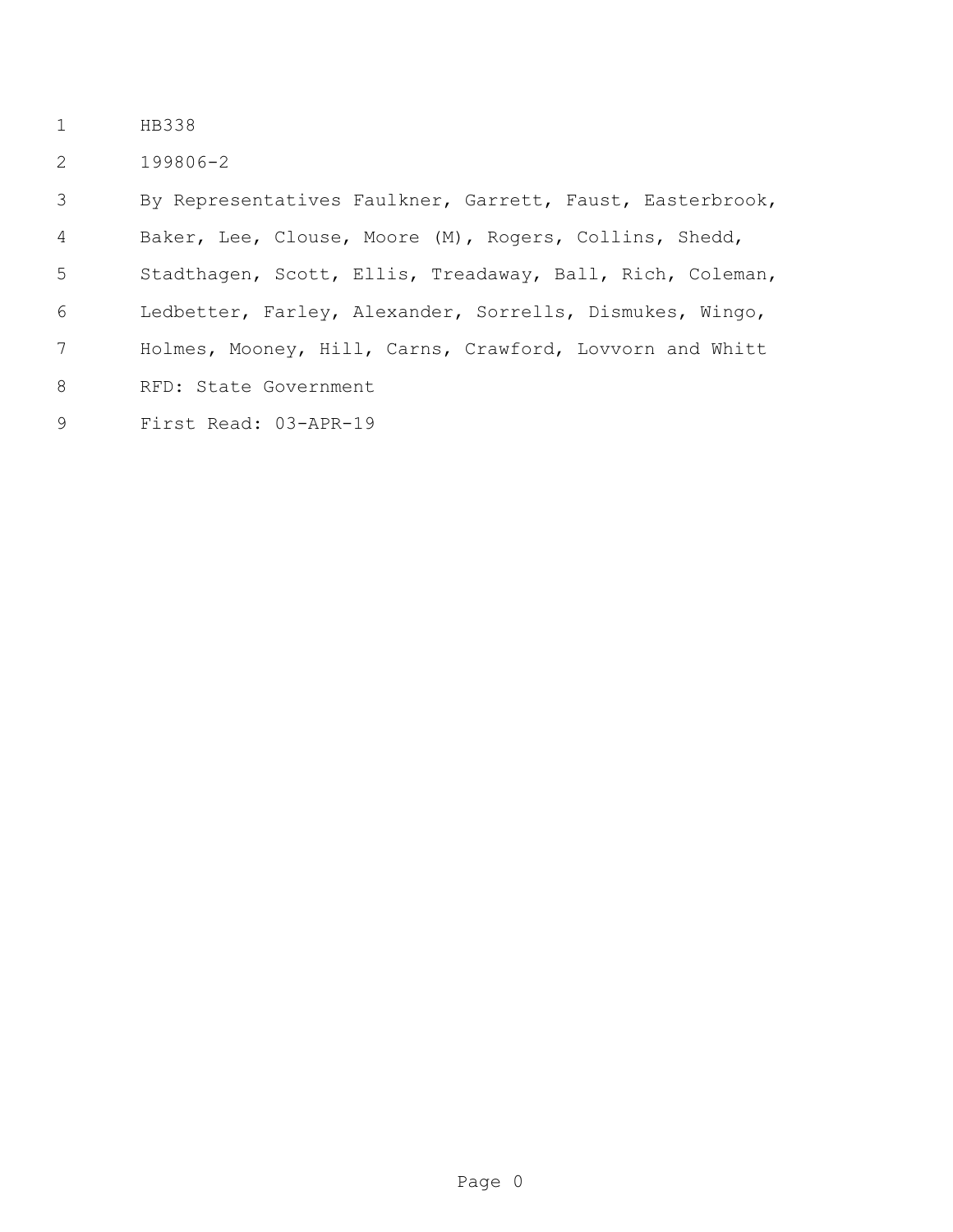| $\mathbf 1$ | ENGROSSED                                                      |
|-------------|----------------------------------------------------------------|
| 2           |                                                                |
| 3           |                                                                |
| 4           | A BILL                                                         |
| 5           | TO BE ENTITLED                                                 |
| 6           | AN ACT                                                         |
| 7           |                                                                |
| 8           | Relating to homestead exemptions; to amend Sections            |
| 9           | $40-9-19$ and $40-9-21.1$ , Code of Alabama 1975; to establish |
| 10          | methods for a person to initially claim a homestead exemption. |
| 11          | BE IT ENACTED BY THE LEGISLATURE OF ALABAMA:                   |
| 12          | Section 1. Sections 40-9-19 and 40-9-21.1, Code of             |
| 13          | Alabama 1975, are amended to read as follows:                  |
| 14          | $"$ \$40-9-19.                                                 |
| 15          | "(a)(1) Homesteads, as defined by the Constitution             |
| 16          | and laws of Alabama, are hereby exempted from all state ad     |
| 17          | valorem taxes. In no case shall the exemption herein made      |
| 18          | apply to more than one person, head of the family, nor shall   |
| 19          | the said exemption exceed \$4,000 in assessed value, nor 160   |
| 20          | acres in area for any resident of this state who is not over   |
| 21          | 65 years of age.                                               |
| 22          | "(2) The homesteads of residents of this state, over           |
| 23          | 65 years of age, or who are retired due to permanent and total |
| 24          | disability, regardless of age, or who are blind as defined in  |
| 25          | Section 1-1-3, regardless of age or whether such person is     |
| 26          | retired, shall be exempt from all state ad valorem taxes.      |
|             |                                                                |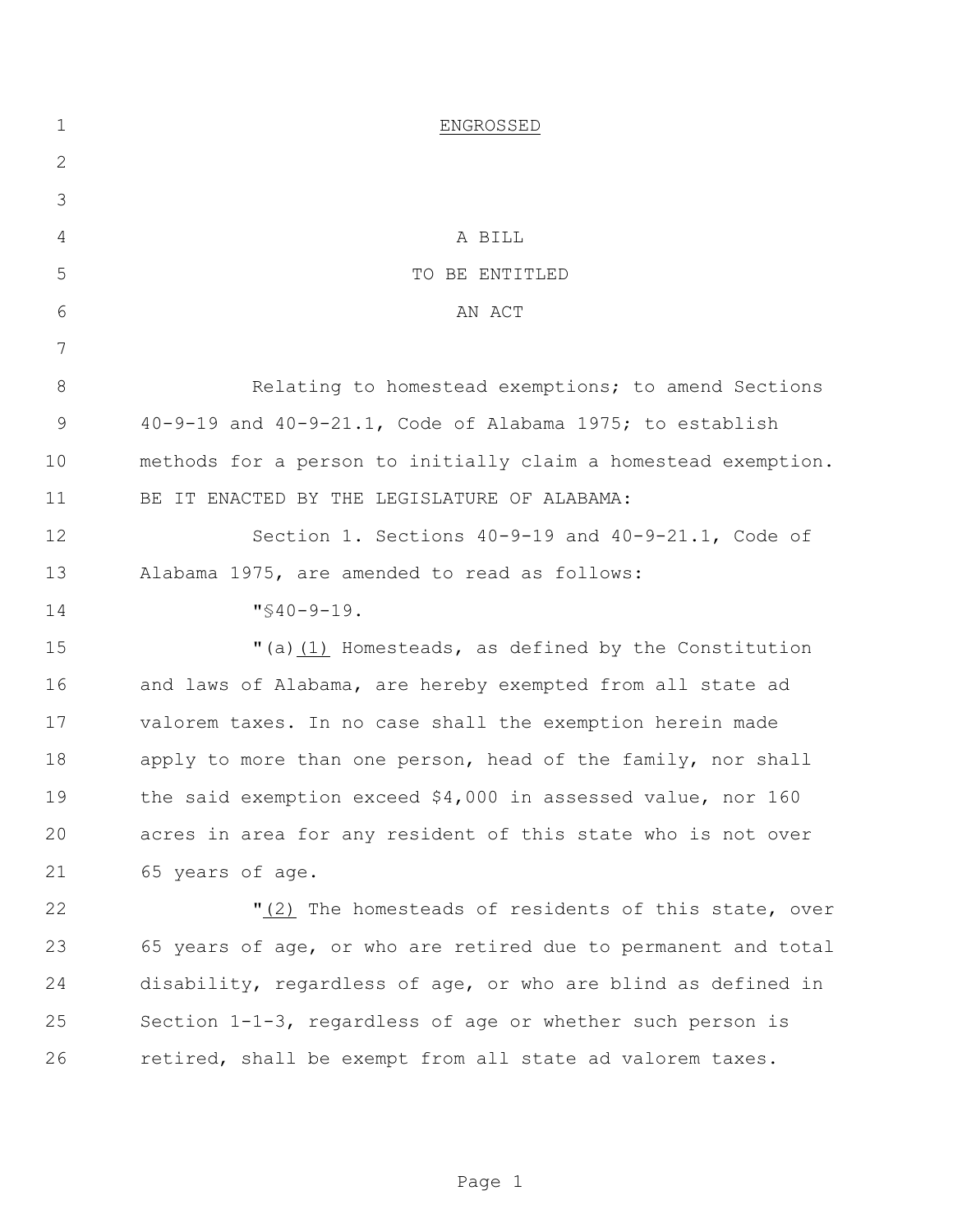"(3) The state Commissioner of Revenue is hereby empowered to define and specify the condition or state of health that makes a person "permanently and totally disabled" and may issue certificates of disability to such person as he may find meets such specifications. Any person who is drawing any pension or annuity from the armed services or a company or governmental agency as being permanently and totally disabled shall automatically be granted a certificate of permanent and total disability by the state Commissioner of Revenue.

 "(b) For tax years beginning on and after October 1, 11 1981, for residents of this state not over 65 years of age, homesteads, as defined by the Constitution and laws of Alabama, are hereby exempted from all ad valorem property taxes levied, except countywide and school district ad valorem 15 taxes levied for school purposes, by any county of this state. In no case shall such exemption herein made apply to more than one person, head of the family, nor shall the said exemption exceed \$2,000 in assessed value, nor 160 acres in area for any resident of this state who is not over 65 years of age except as provided in subsection (c) of this section.

 "(c) For tax years beginning on and after October 1, 1981, the governing body of any county, municipality or other local taxing authority may at any time grant by resolution or ordinance an exemption from any levy of ad valorem property taxes levied by such county, municipality or other local taxing authority on homesteads, as defined by the Constitution and laws of Alabama, of residents of this state not over 65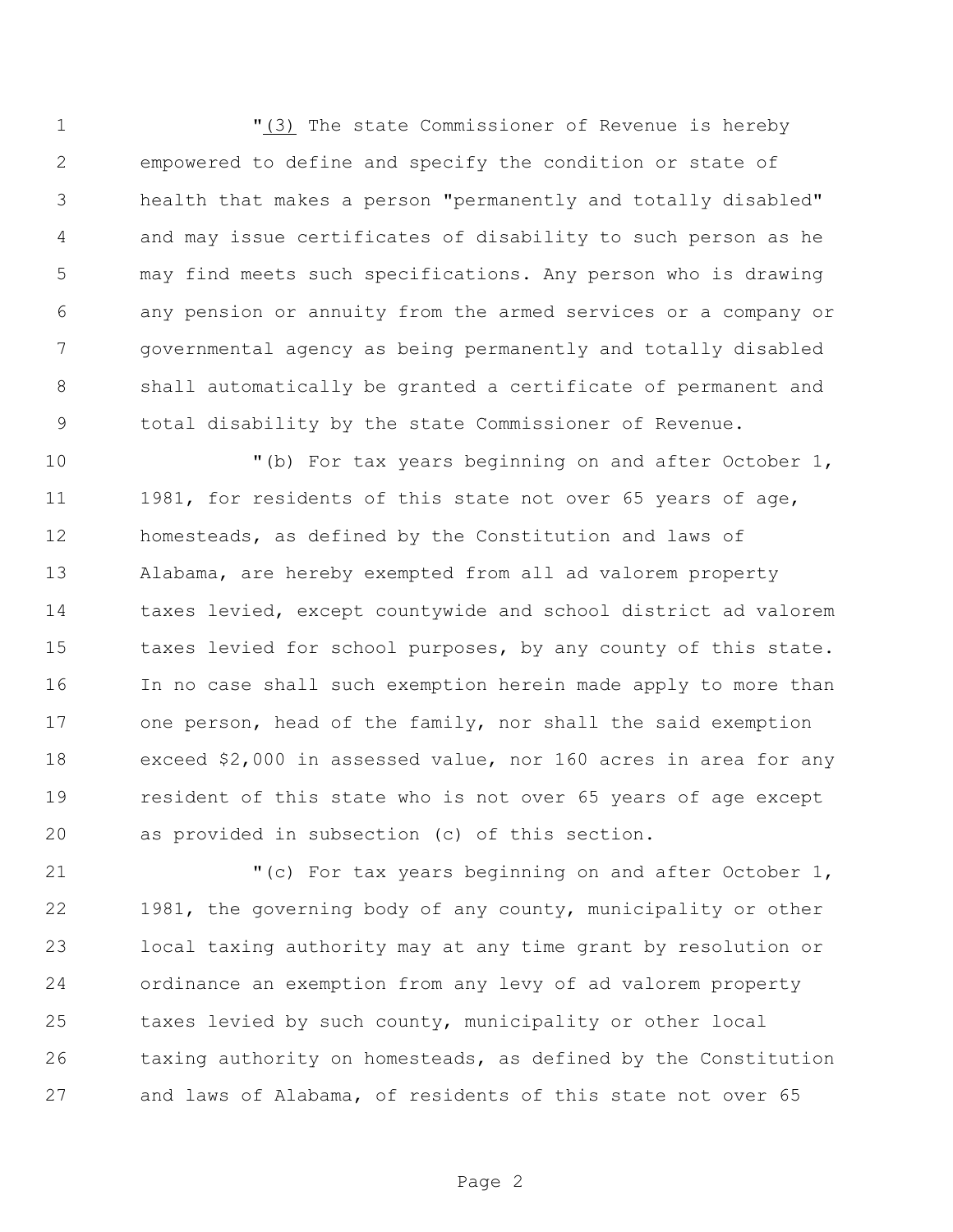years of age. In no case shall such exemption herein allowed apply to more than one person, head of the family, nor shall said exemption, when added to any other homestead exemption applicable to the same ad valorem tax levy, exceed \$4,000 in assessed value, nor 160 acres in area. Any homestead exemption granted pursuant to this subsection (c) may be adjusted, rescinded or reinstated at any time by resolution or ordinance of the governing body of the county, municipality or other local taxing authority granting such exemption. Any action authorized by this subsection to be taken by a taxing authority, or the governing body thereof, shall, other than in the case of a municipality, be taken by resolution of the governing body of the county in which such taxing authority is 14 located acting on behalf of such taxing authority; provided however, any action authorized by this subsection to be taken 16 by a taxing authority, or the governing body thereof, which action shall affect countywide or district ad valorem taxes levied solely for the support of county or city school districts, shall be taken by resolutions of the governing bodies and boards of the school systems that are recipients of 21 the proceeds of the ad valorem tax so affected by such action. The provisions of this subsection (c) shall in no way annul or reduce exemptions provided under subsections (a), (b), and (d) of this section.

 "(d) For tax years beginning on and after October 1, 1981, for residents of this state, over 65 years of age who have an annual adjusted gross income of less than \$12,000 as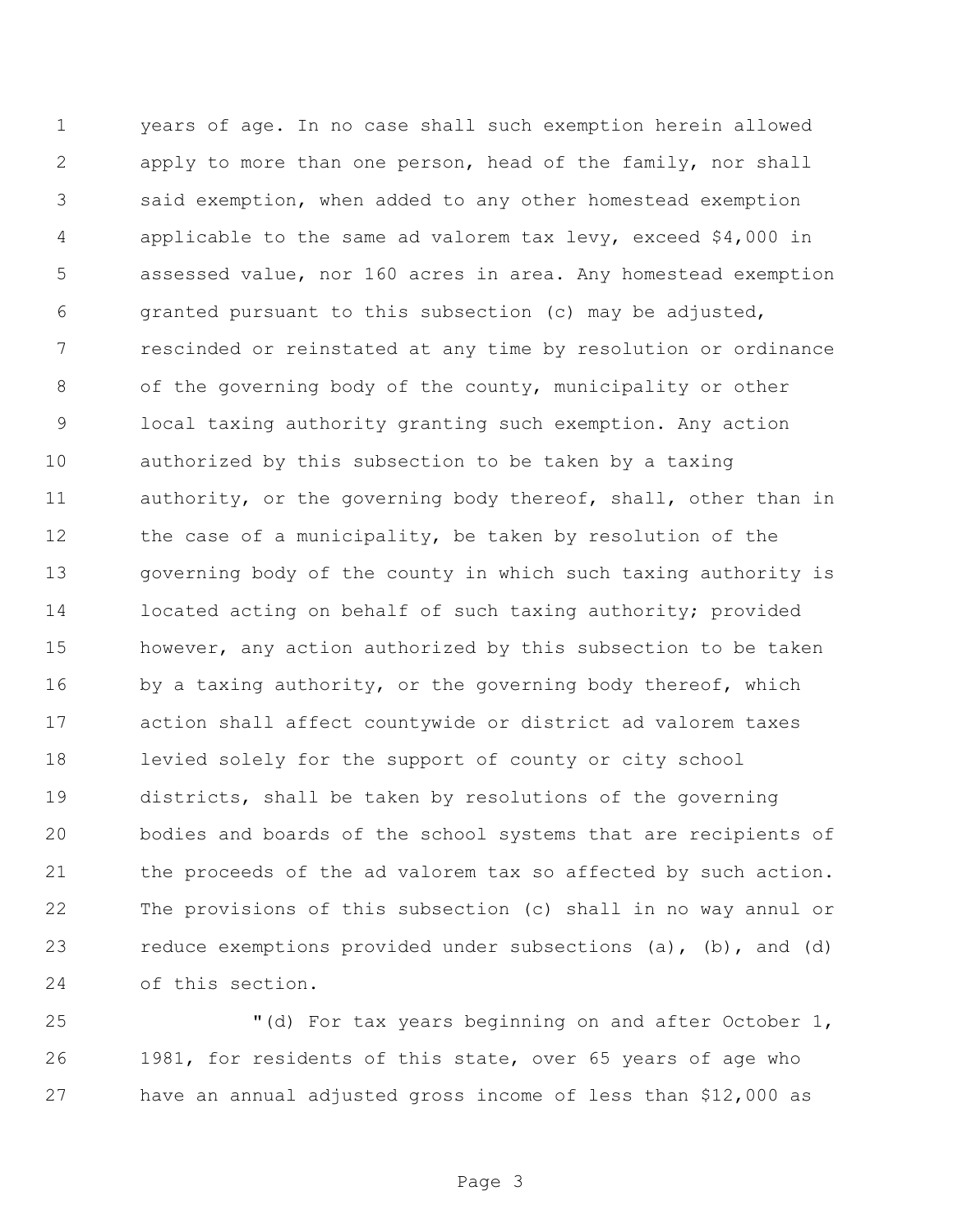reflected on the most recent state income tax return or some other appropriate evidence, or who are retired due to permanent and total disability, regardless of age, or who are blind as defined in Section 1-1-3, regardless of age or whether such person is retired, homesteads, as defined in the Constitution and laws of Alabama, are hereby exempted from ad valorem property taxes levied by any county of this state, including such taxes levied for school districts. In no case shall such exemption exceed \$5,000 in assessed value, nor 160 acres in area. With respect to homesteads situated in more 11 than one county, the exemption granted herein shall be prorated between the counties in which the homestead is situated in the proportion that the area of the homestead in each county bears to the total area of the homestead claimed for exemption.

 "The Department of Revenue may by regulation define and specify the condition or state of health that makes a person "permanently and totally disabled" and may issue certificates of disability to any person that meets such specifications. Any person who is drawing any pension or annuity from the armed services, a private company or any governmental agency because he is permanently and totally disabled shall automatically be granted a certificate of permanent and total disability by the Department of Revenue.

 "(e) The grant of any homestead exemption provided under the provisions of this section shall not be allowed if such grant shall prevent the payment of any bonded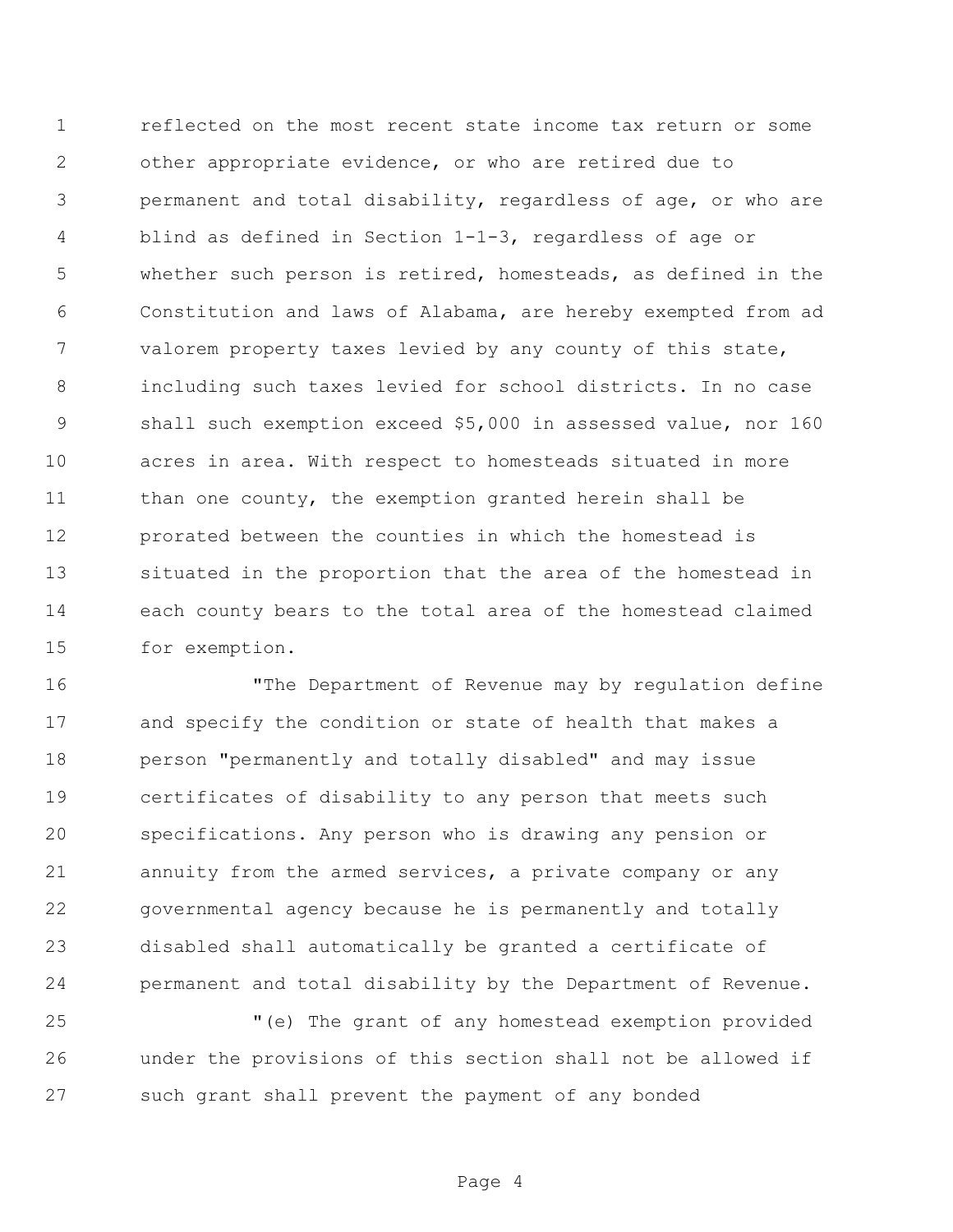1 indebtedness secured by any tax to which the homestead 2 exemption would apply.

 "(f) Any homestead exemption under this section or Section 40-9-21 shall not be affected during any period the homestead is being repaired after being damaged by a natural disaster such as a tornado or hurricane.

7  $\sqrt{9}-21.1$ .

8 "(a) Effective January 1, 2020, any person who qualifies for the homestead exemption in Section 40-9-19(a)(1), (b), and (c) shall initially claim the exemption in person or by a form affidavit provided by the 12 Alabama Department of Revenue, and. any Any person who 13 qualifies for the homestead exemption pursuant to subdivision (2) of subsection (a) of Section  $40-9-19$  and Section  $40-9-21$  under any other provision of law shall initially claim the exemption in person.

17 "(b) Any law to the contrary notwithstanding, any 18 person who is permanently and totally disabled and who 19 qualifies for the homestead exemptions in Sections Section 20 40-9-19(a)(2) and (d) and Section 40-9-21 shall not be 21 required to annually claim such the exemptions after the 22 initial qualification, but shall be allowed to verify such 23 condition eligibility for the exemptions, as required by law, 24 each year thereafter in person or by mail on a form affidavit 25 to be provided by the tax assessor. Also, any person over the 26 age of 65 who qualifies for the homestead exemptions under the 27 income limitations provided in Sections 40-9-19 and 40-9-21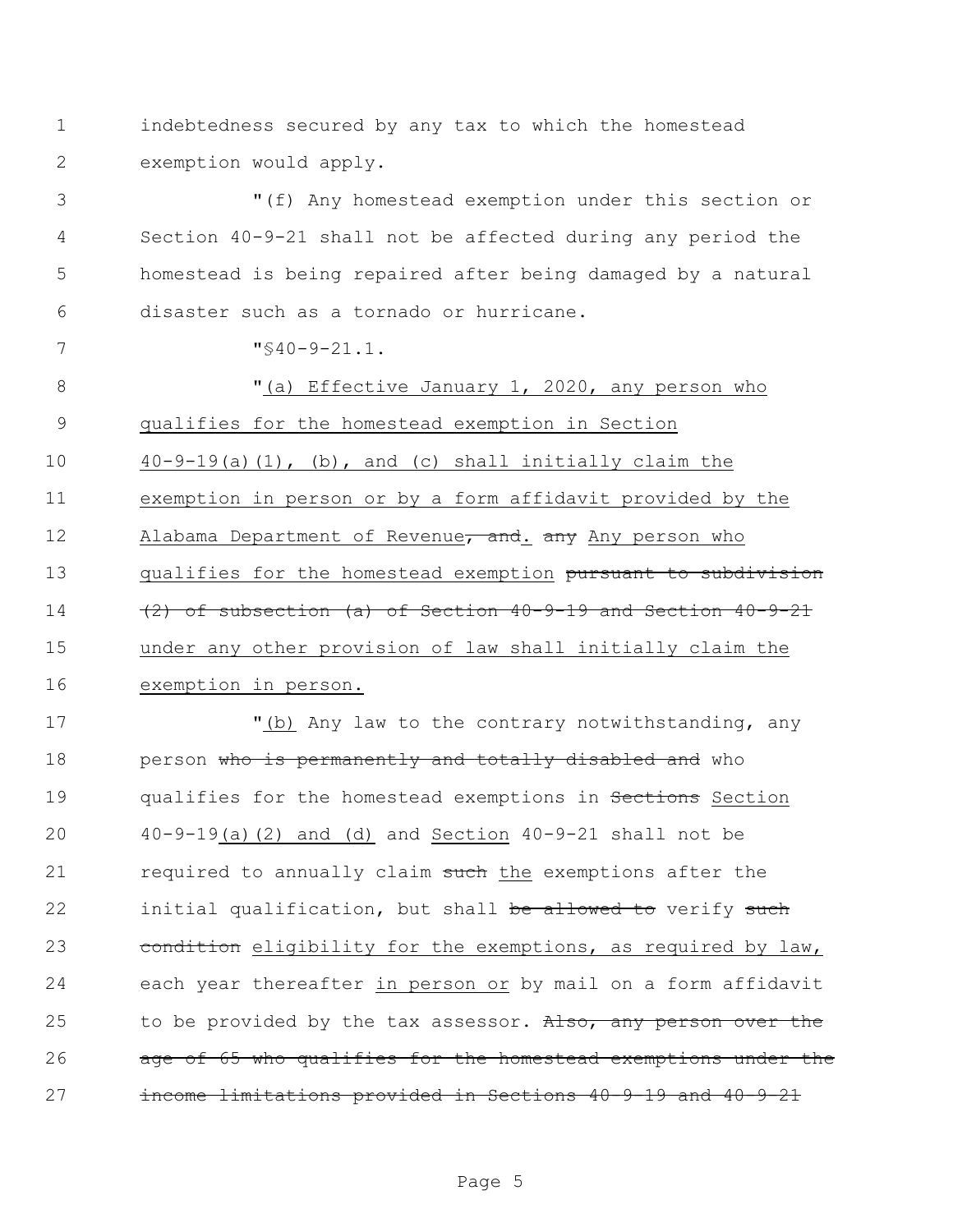shall after the initial qualification be allowed to verify such eligibility each year by mail on a form affidavit to be 3 provided by the tax assessor."

 Section 2. This act shall become effective immediately following its passage and approval by the Governor, or its otherwise becoming law.